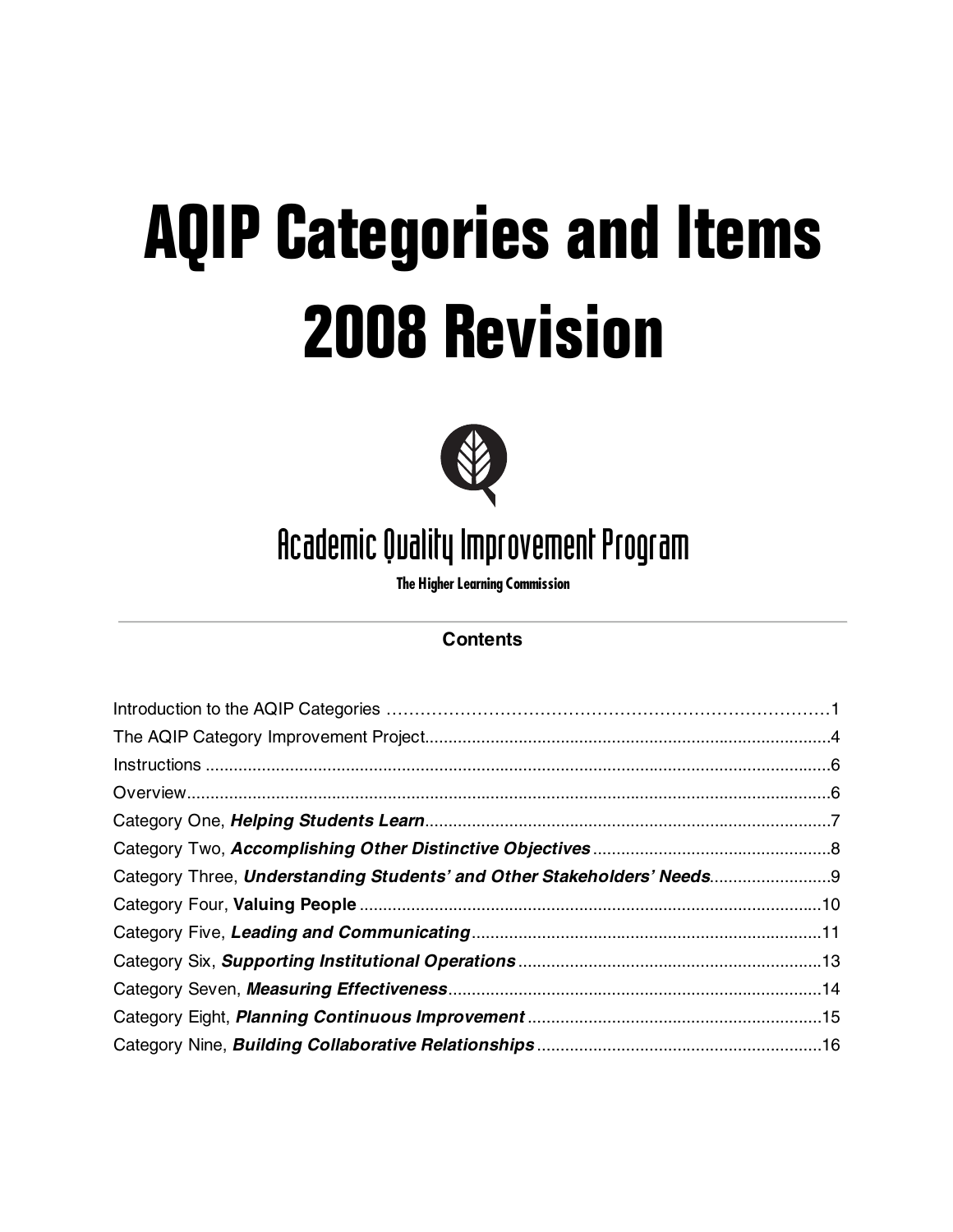#### **Introduction to the AQIP Categories**

The AQIP Categories provide a tool to help any higher education institution examine, analyze, and evaluate the key systems it uses to do its work and achieve its outcomes. AQIP uses the word *quality* to refer to the never-ending improvement of these systems, individually and collectively, in support of an institution's unique mission. Looking at these systems provides opportunities to ask penetrating questions about critical processes, their interrelationships, and their combined effectiveness in producing the performance levels the institution seeks. The AQIP Categories focus on nine systems common to all higher education institutions, posing a series of questions about each that together ask:

*Are we doing the right things to achieve our mission and goals?* 

#### *Are we doing the things we do as well as we could?*

This focus on *systems —* on *processes,* their performance *results*, and how an institution systematically strives to enhance both its processes and results *—* constitutes AQIP's method for assuring quality and stimulating organizational improvement. By developing and using performance metrics, an institution ensures that it uses its resources effectively, demonstrating its accountability to those who fund and support it. When gaps exist between present results and possible or desirable performance, new strategies for improvement come primarily through understanding those existing systems and processes that produced the current results. Used in this way, the Categories allow AQIP to make accrediting judgments that meet the Higher Learning Commission's quality assurance standards while helping participating colleges and universities improve the quality and effectiveness of what they do.

#### **The Categories provide critical, constructive, and collaborative questions**

In its Categories, AQIP uses *you* and *we* (rather than the stiffly formal *the institution* and *the Higher Learning Commission*) to advance the welcoming, friendly tone that models and reinforces the relationship AQIP seeks to establish with institutions. Sharing its institutions' goals, AQIP wants participating colleges and universities to thrive and be vital: *we* and *you* both want *your* students to experience educational programs that will make their lives fulfilling and successful, and *your* faculty and staff to have satisfying, productive, and secure jobs. AQIP pushes and supports *your* institution to succeed in achieving *your* goals, and we share *your* pride when *you* are successful

Moreover, AQIP stresses that higher education institutions are the ongoing creation of the administrators, faculty, and staff that operate them — that you*,* the employees, individually and collectively, hold responsibility for continuing or changing your operations. If how you are operating now is working well, producing the results you want, then continuing to do things the same way makes sense. But if your current processes are not producing the performance you want — the number and quality of applicants you wish, the faculty and staff you need, the salary levels you want, the student achievement levels that would make you proud — then you must decide to change processes and performance, and you must make the changes happen. The

1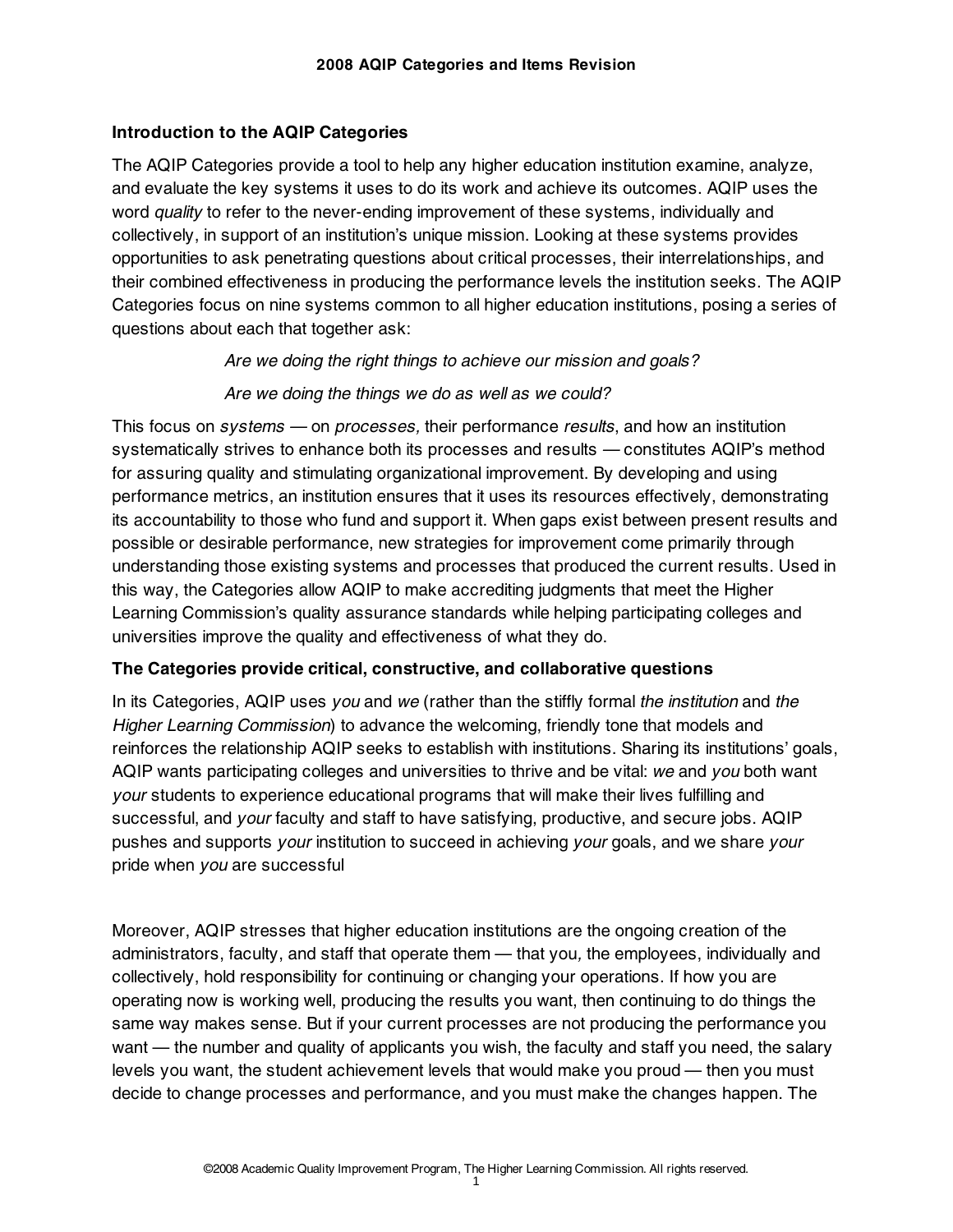of "How-do-you..?" questions your institution can ask itself, as a whole or at the level of specific academic units, divisions, departments, programs, or offices. Systems thinking makes it essential for institutions to cascade these questions, posing them at every level, The



AQIP Categories provide a set The Academic Quality Improvement Program Categories

questions in the AQIP Categories provide tools for systematic and penetrating self-study, and the Systems Portfolio provides an effective tool for communicating the discoveries and insights that emerge.

#### **The nine AQIP Categories comprehensively examine any higher education institution's key systems**

The figure above shows how the nine AQIP Categories together cover the key systems essential to any effective college or university. (The number AQIP uses for each Category appears after it in the figure.)

At the left of the figure, *Understanding Students' and Other Stakeholders' Needs (Category*  **3)** represents the system an institution uses to determine the needs, requirements, expectations, and preferences of its students and stakeholders. AQIP insists that a higher education institution be clear and direct about what it is trying to accomplish and for whom it is doing the things on which it expends its energies and resources. To do this effectively, every institution needs trustworthy processes than can accurately analyze the shifting needs of its prospective students and stakeholders. Deciding which of these stakeholder needs it chooses to serve delineates a college or university's unique mission and vision. In turn, this understanding of mission drives everything else — the design and operation of the other systems and processes an institution establishes to achieve its goals. This block in the figure represents the information inputs that allow a higher education institution to define and articulate its mission, and to decide what resources and systems it must assemble to achieve that mission.

On the figure's right, *Helping Students Learn (Category 1)* highlights the core processes for credit and non-credit instructional design and delivery that contribute directly to student learning, a primary purpose any educational institution. *Accomplishing Other Distinctive Objectives (Category 2)* provides for diversity in the character of higher education institutions that pursue additional critical goals (such as research, development of endowment funds, competitive athletics, or service to specific communities), spotlighting the key processes that an institution might operate to achieve these goals and thereby serve its stakeholders. Together, these two Categories examine the key processes that an institution employs to create value directly for its students and its other external stakeholders — the places an institution touches and affects people's lives. The right block in the figure therefore represents the outputs that a college or university produces for its students and other stakeholders.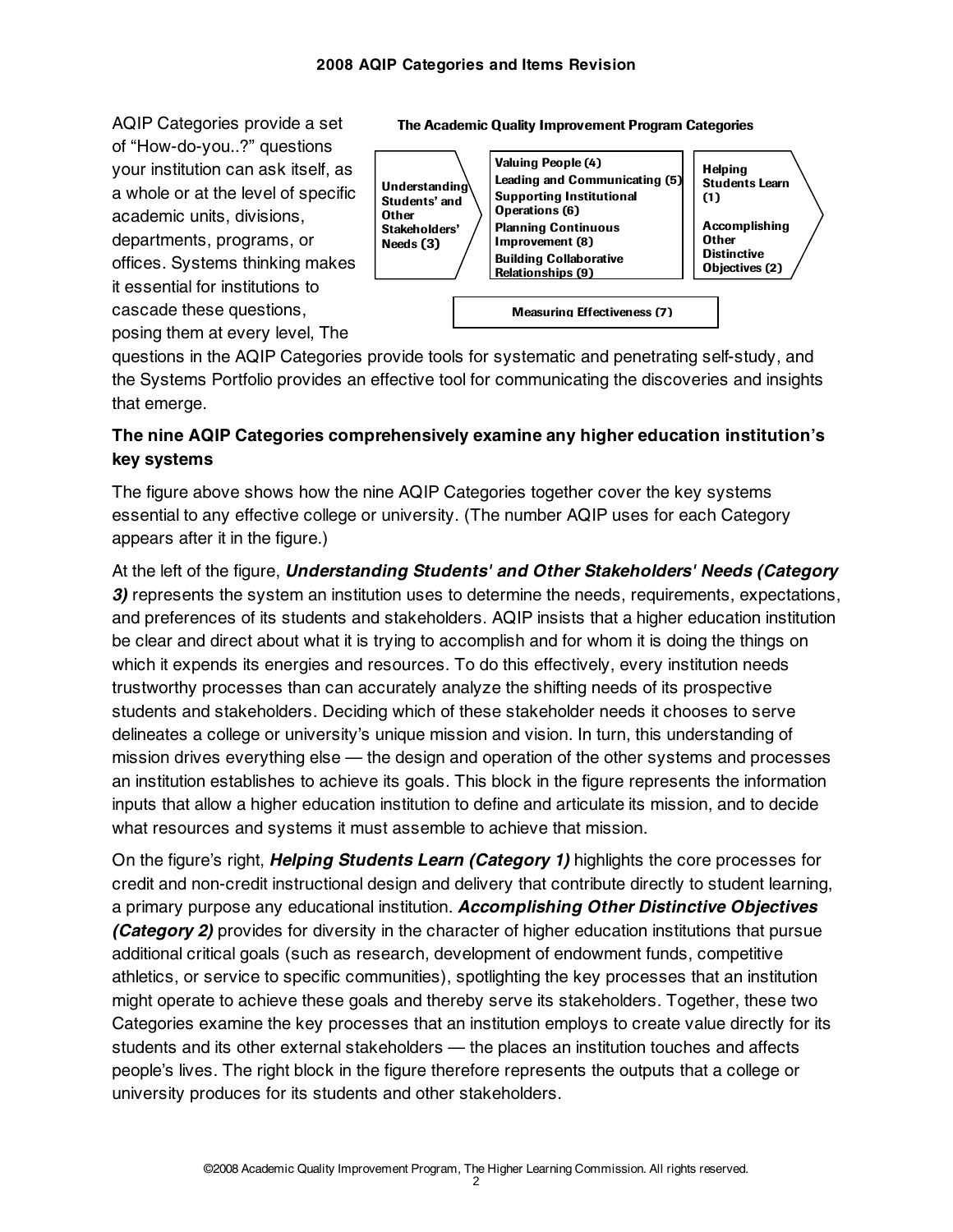The figure's center block shows the internal systems that every institution builds and operates to sustain those processes that directly touch the people it serves. These internal systems make it possible for an institution to provide direct services that respond to whatever it understands to be its stakeholders' needs. *Valuing People (Category 4)*, *Leading and Communicating (Category 5)*, *Supporting Institutional Operations (Category 6)*, *Planning Continuous Improvement (Category 8)*, and *Building Collaborative Relationships (Category 9)* designate these major systems — which include specific processes like payroll, maintenance, personnel, planning, partnering, and many others. These systems are *enablers*, making the delivery of educational and other services possible, and are often themselves invisible to students and stakeholders. These five Categories do not merely review independently operating departments, offices, and divisions, but seek to understand a set of critical systems that an institution must link and align to maximize its ability to provide its students and stakeholders with the services they need.

*Measuring Effectiveness (Category 7)* examines a contemporary higher education institution's "knowledge management" system, the set of processes it uses for effectively collecting, storing, retrieving, and interpreting the information it needs to operate and improve. These processes are essential to maintain, track, and regulate the other eight organizational systems. While each of the nine AQIP Categories stresses the need to measure accurately the current performance of key processes, Category 7 provides the whole institution with the opportunity to ask itself whether it is collecting all the information it needs, storing it securely and accurately, and giving access to it to the right people when they need it most. It provides for an audit of the system by which colleges and universities accumulate and distribute the knowledge they need to thrive.

Interpreting and answering the questions in the AQIP Categories is challenging, and many questions will arise as an institution attempts to use them. AQIP maintains a collaborative website on which it explains in more detail what each question means and collects advice and strategies from institutions on how they have successfully used the Categories.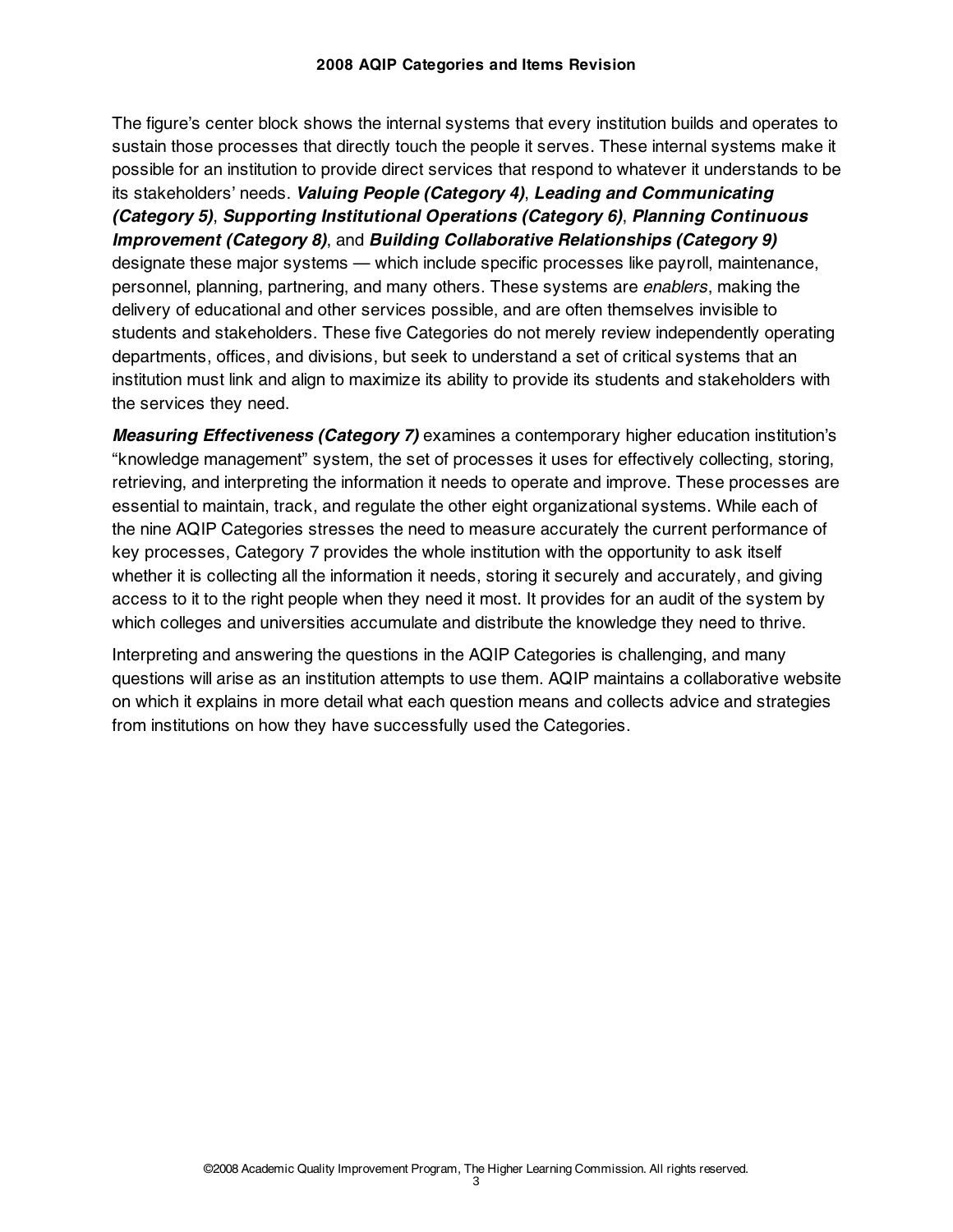#### **The AQIP Category Improvement Project**

*From January through July 2008, AQIP invited all its participants — both institutions and reviewers — to suggest improvements to the AQIP Category items originally published in 1999- 2000. Higher educators submitted hundreds of suggestions and comments, so this new 2008 version incorporates numerous improvements over the previous (1999-2000) version. Beginning November 2009, institutions submitting Systems Portfolios for review must use this version, but any institution submitting a Systems Portfolio on or after November 2008 may use this version. Some key improvements are:* 

- The Overview questions and Context (C) items have been combined into an introduction and 9 Overview areas, one corresponding to each Category. The goal is to reduce the space devoted to presenting background context in a Systems Portfolio, and make clear the boundary between context and P, R, and I items.
- To avoid further confusion over length requirements of Systems Portfolios and recognizing that many are created electronically, length limitations are now given in word totals. The Overview should be under 5000 words and the complete Systems Portfolio, including the Overview, should be under 50,000 words (This is roughly 100 double-spaced printed pages).
- Category 2 has been reworded to make clear that it refers to the description of key processes and their results other than instructional programs that serve the needs of an institution's external constituents. Category 1 covers instructional programs (credit and non-credit), and Categories 3 - 9 covers the array of internal processes that enable an institution to operate those programs (in Categories 1 and 2) that directly serve its students and other external stakeholders.
- Category 7 has been reworked to make clear that it refers to "organizational knowledge management" — an institution's overall processes for collecting, distributing, and maintaining data. Interpretation and analysis of data for a specific process belongs in the Result section relating to the Category under which the process belongs.
- Complex P and R items that previously combined two or more separate issues have been made separate items and given numbers of their own, enabling an institution to respond to either (or both) items in depth if it so chooses. Institutions creating Systems Portfolios will find that the increase in the number of P and R items (but not in the underlying questions) gives them more flexibility, and Systems Appraisers should find fewer instances in which an institution addresses only part of a numbered P or R item.
- In square brackets following each item appears the number used for that item in the 1999- 2000 edition of the AQIP Categories. This number may appear more than once because the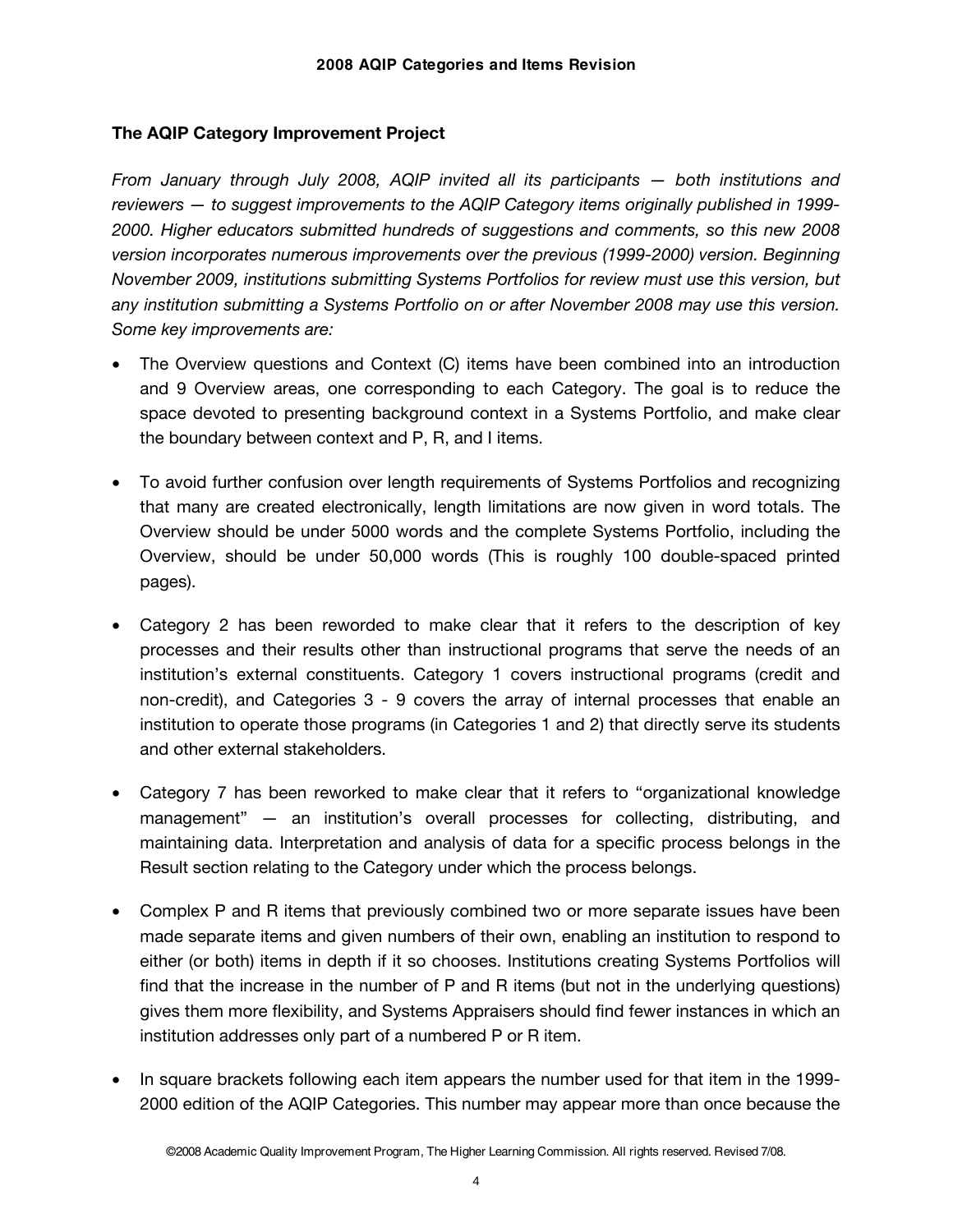revision separated complex items. These references should simplify the task of converting an older Portfolio to the revised Category items.

- Improvement (I) items have been replaced with a two items for each Category, one (I1) that invites the institution to describe its recent successful Action Projects and to explain the rationale behind its choosing the P and R questions it has answered in depth. The I2 item in each Category invites an institution to explain the degree to which it is practicing continuous quality improvement in the specific key systems and processes that fall under that Category. Answering either (or both) of these Improvement items will enable the Systems Appraisal team to provide more focused feedback on how the institution might improve its culture and infrastructure and encourage further improvement for that Category.
- The revision eliminated or improved overly-complicated or wordy items and questions posed in the passive voice. The questions are easier to read, understand, and answer.
- AQIP has simplified the rules for addressing items "in depth." In each Category, an institution must address at least 1/3 of the total P, R, and I items in depth; it must address at least one P, one R, and one I item in depth in every Category.
- The previous Notes (and explanatory phrases embedded in the questions themselves) have been removed, and will be placed in an AQIP web-based Notes and Support for Systems Portfolios "wiki," where they can be improved and expanded collaboratively and openly by the community of higher educators pioneering the use of quality improvement though AQIP participation. AQIP's goal is to make Notes and Support as valuable as possible for those actually creating and reviewing Systems Portfolios. AQIP will separate the wiki into "official" (AQIP approved) and "advisory" (community collaboration) sections, and make a compilation of the "official" sections available as a downloadable document on its website.
- AQIP will study the items in individual Categories in depth each year to identify further improvements, perhaps more far-reaching ones. Category 1 will be the subject of this more intensive review during 2008-09.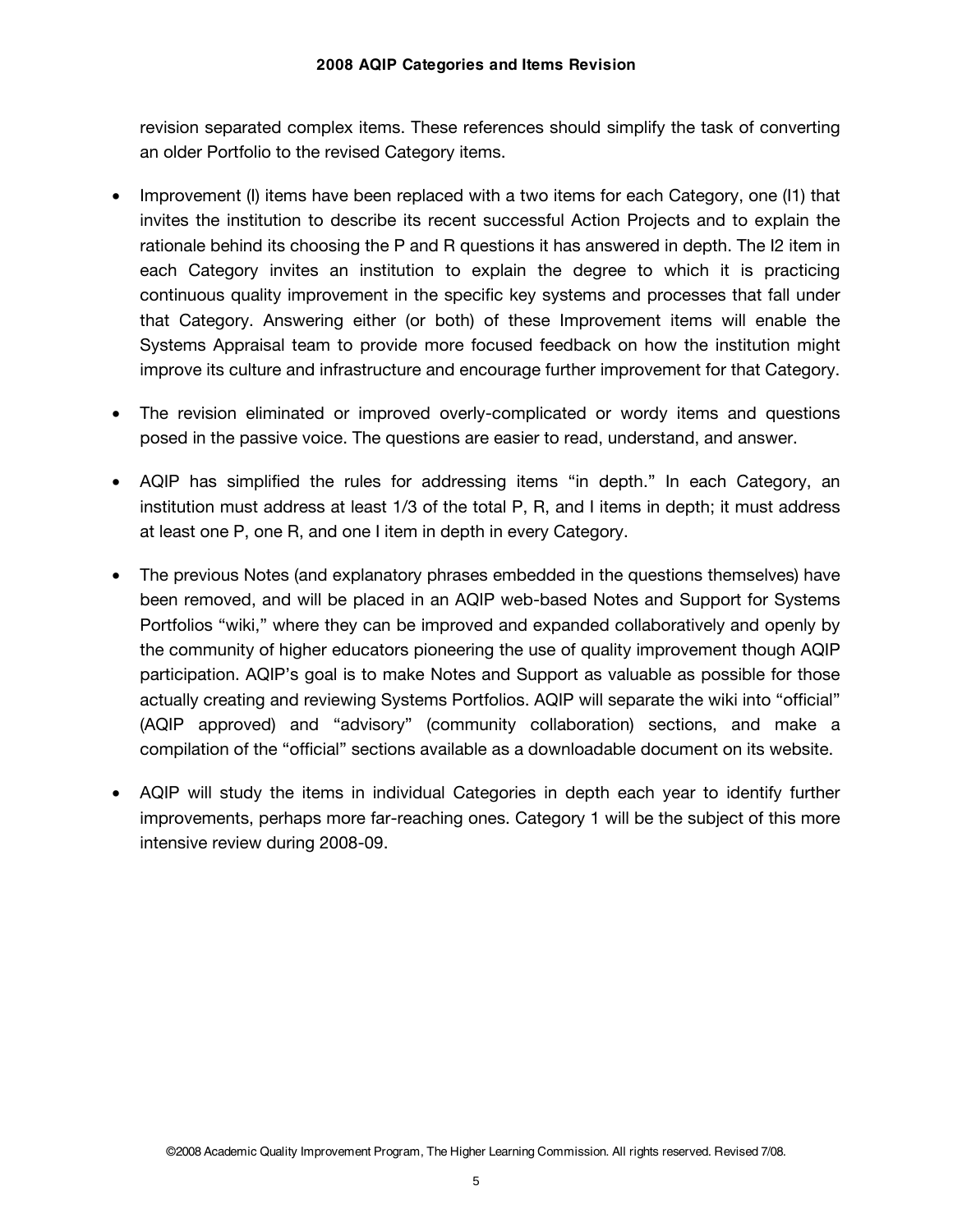**Instructions**. This 2008 version of the AQIP Categories incorporates several improvements over the previous (1999-2000) version. Beginning November 2009, institutions submitting Systems Portfolios for review should use this new version, but any institution submitting a Systems Portfolio on or after November 2008 may use this version.

The Overview should be under 5000 words (approximately 10 double-spaced printed pages). The complete Systems Portfolio, including the Overview, should be under 50,000 words (approximately 100 double-spaced printed pages).

In square brackets following each item appears the number used for that item in the 1999-2000 edition of the AQIP Categories. This number may appear more than once because complex items were separated. These references should simplify the task of converting an older Portfolio to the revised Category items.

In each Category, address "in depth" at least 1/3 of the total P, R, and I items, covering in depth at least one P, one R, and one I item. A Systems Portfolio should include references (item numbers, at a minimum) for all Category items. Items not addressed in depth and thus recognized as future opportunities for improvement may be answered briefly and honestly: "We don't do this at present." Or "We currently have no comparative performance results from other organizations for processes in this category."

Items that represented significant strengths in earlier Systems Portfolios can similarly be answered with a short response rather than an "in depth" discussion: "Our processes in this area are robust and well designed, as our last Systems Appraisal recognized." (An institution could provide a hyperlink in a statement like this, giving readers who want more information about these "robust and well-designed" processes a means of reading the details.)

Visit http://AQIP.pbwiki.com for *Notes and Support for Systems Portfolios*, an internet-based wiki containing both official AQIP guidance as well as advice and tips from the AQIP community higher educators.

**Overview.** Provide an overview of your institution by briefly introducing vital characteristics such as mission, values, strategic vision, history, location, control (public or private) and status (for-profit or not-for-profit), and then answering the following nine items in a total of fewer than 5000 words (approximately 10 double-spaced printed pages). Devote no more than 1000 words (2 pages) to item 1 and no more than 500 words (1 page) each to items 2 to 9. In your Overview, describe the *context* and *constraints* within which your institution structures and operates its systems and processes, but use the appropriate AQIP Category P, R, and I items to explain and evaluate the processes themselves.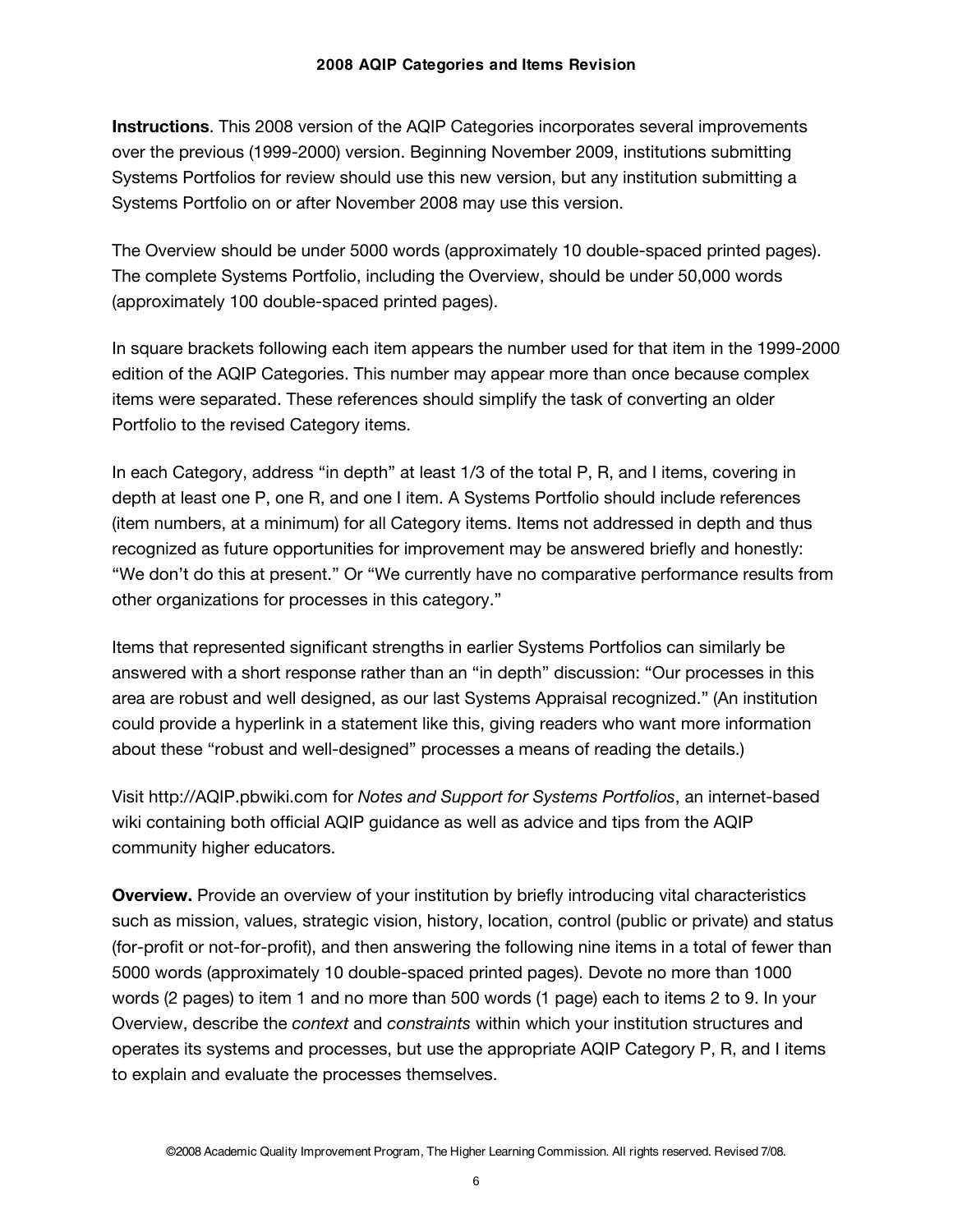- 1. What are your goals for student learning and shaping an academic climate? What are your key credit and non-credit instructional programs, and educational systems, services, and technologies that directly support them?
- 2. What key organizational services, other than instructional programs, do you provide for your students and other external stakeholders? What programs do you operate to achieve them?
- 3. What are the short- and long-term requirements and expectations of the current student and other key stakeholder groups you serve? Who are your primary competitors in serving these groups?
- 4. What are your administrative, faculty, and staff human resources? What key factors determine how you organize and use them?
- 5. What strategies align your leadership, decision-making, and communication processes with your mission and values, the policies and requirements of your oversight entities, and your legal, ethical, and social responsibilities?
- 6. What strategies align your key administrative support goals with your mission and values? What services, facilities, and equipment do you provide to achieve them?
- 7. What determines the data and information you collect and distribute? What information resources and technologies govern how you manage and use data?
- 8. What are the key commitments, constraints, challenges, and opportunities with which you must align your institution's short- and long-term plans and strategies?
- 9. What key partnerships and collaborations, external and internal, contribute to your institution's effectiveness?

### *AQIP Category One, HELPING STUDENTS LEARN, focuses on the design, deployment, and effectiveness of teaching-learning processes that underlie your institution's credit and non-credit programs and courses, and on the processes required to support them.*

#### **Processes (P)**

- 1P1. How do you determine which common or shared objectives for learning and development you should hold for all students pursuing degrees at a particular level? Whom do you involve in setting these objectives? [1P1]
- 1P2. How do you determine your specific program learning objectives? Whom do you involve in setting these objectives? [1P1]
- 1P3. How do you design new programs and courses that facilitate student learning and are competitive with those offered by other organizations? [1P2]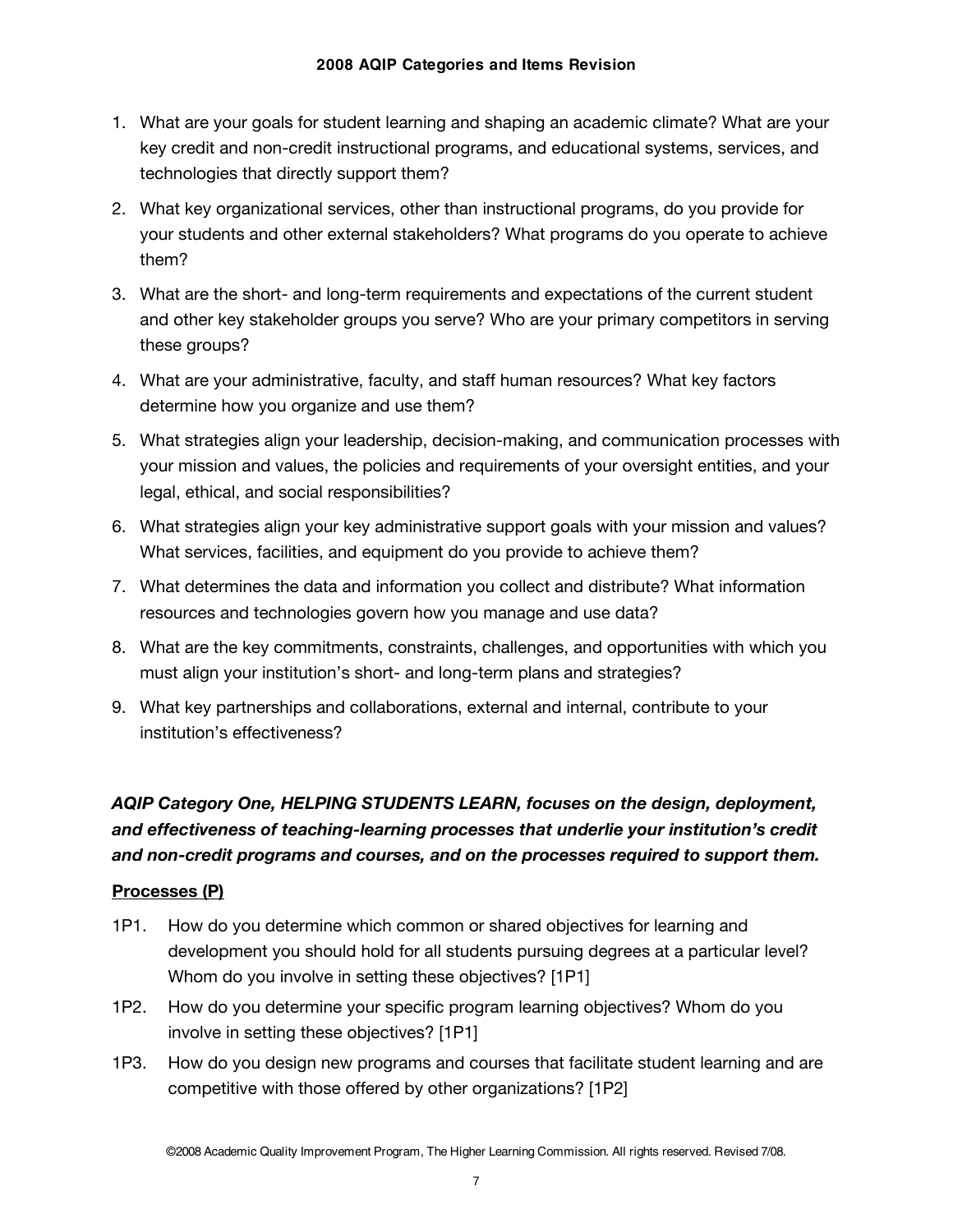- 1P4. How do you design responsive academic programming that balances and integrates learning goals, students' career needs, and the realities of the employment market? [1P2]
- 1P5. How do you determine the preparation required of students for the specific curricula, programs, courses, and learning they will pursue? [1P3]
- 1P6. How do you communicate to current and prospective students the required preparation and learning and development objectives for specific programs, courses, and degrees or credentials? How do admissions, student support, and registration services aid in this process? [1P4]
- 1P7. How do you help students select programs of study that match their needs, interests, and abilities? [1P5]
- 1P8. How do you deal with students who are underprepared for the academic programs and courses you offer? [1P5]
- 1P9. How do you detect and address differences in students' learning styles? [1P5]
- 1P10. How do you address the special needs of student subgroups (e.g., handicapped students, seniors, commuters)? [1P5]
- 1P11. How do you define, document, and communicate across your institution your expectations for effective teaching and learning? [1P6]
- 1P12. How do you build an effective and efficient course delivery system that addresses both students' needs and your institution's requirements? [1P7]
- 1P13. How do you ensure that your programs and courses are up-to-date and effective? [1P8]
- 1P14. How do you change or discontinue programs and courses? [1P8]
- 1P15. How do you determine and address the learning support needs (tutoring, advising, placement, library, laboratories, etc.) of your students and faculty in your student learning, development, and assessment processes? [1P9]
- 1P16. How do you align your co-curricular development goals with your curricular learning objectives? [1P10]
- 1P17. How do you determine that students to whom you award degrees and certificates have met your learning and development expectations? [1P12]
- 1P18. How do you design your processes for assessing student learning? [1P11]

#### **Results (R)**

- 1R1. What measures of your students' learning and development do you collect and analyze regularly? [1P13]
- 1R2. What are your performance results for your common student learning and development objectives? [1R1]
- 1R3. What are your performance results for specific program learning objectives? [1R1]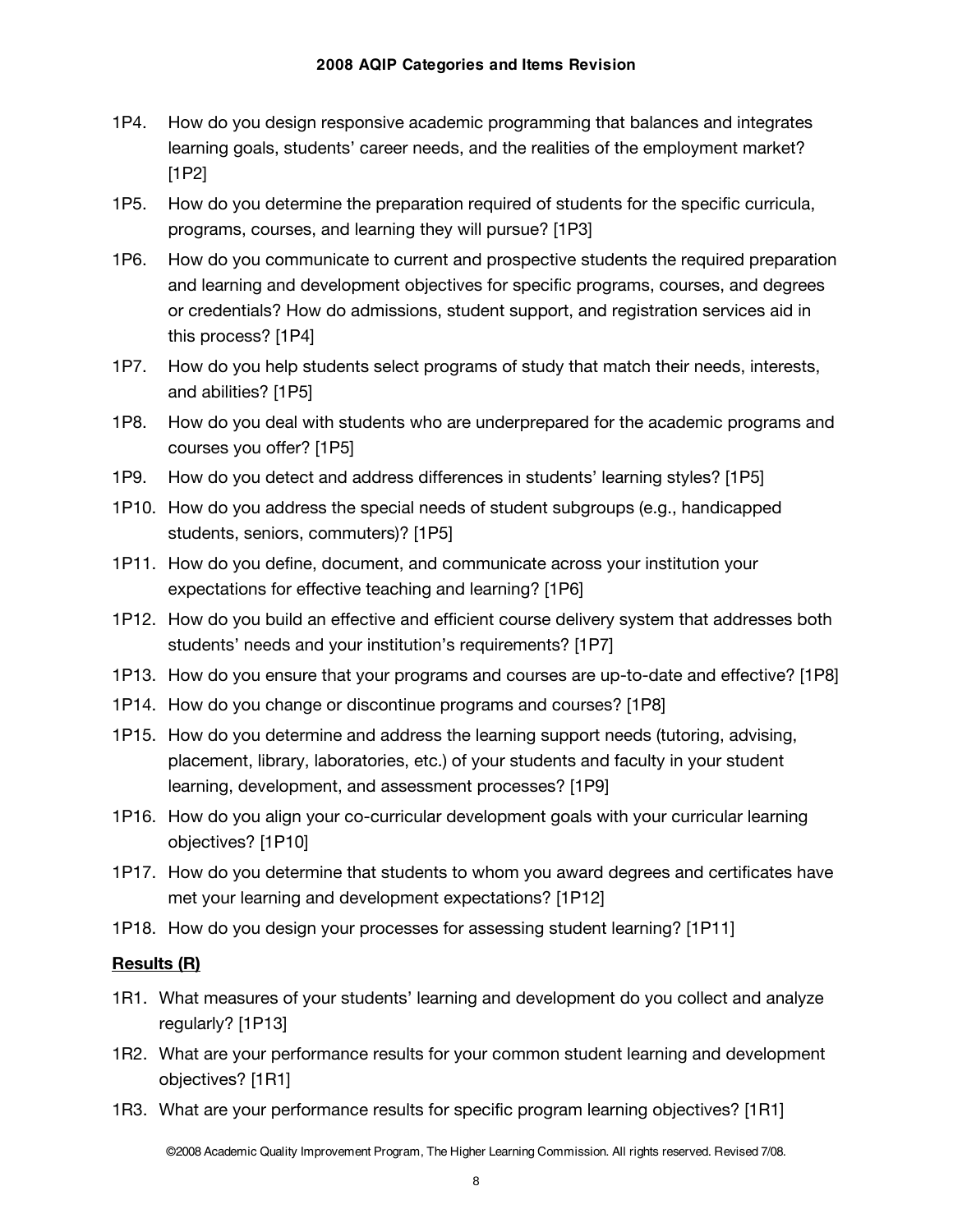- 1R4. What is your evidence that the students completing your programs, degrees, and certificates have acquired the knowledge and skills required by your stakeholders (i.e., other educational institutions and employers)? [1P12, 1R2]
- 1R5. What are your performance results for learning support processes (advising, library and laboratory use, etc.)? [1R3]
- 1R6. How do your results for the performance of your processes in Helping Students Learn compare with the results of other higher education institutions and, where appropriate, with results of organizations outside of higher education? [1R4]

#### **Improvement (I)**

- 1I1. What recent improvements have you made in this category? How systematic and comprehensive are your processes and performance results for *Helping Students Learn*?
- 1I2. How do your culture and infrastructure help you to select specific processes to improve and to set targets for improved performance results in *Helping Students Learn*?

*AQIP Category Two, ACCOMPLISHING OTHER DISTINCTIVE OBJECTIVES, addresses the key processes (separate from your instructional programs and internal support services) through which you serve your external stakeholders — the processes that contribute to achieving your major objectives, fulfilling your mission, and distinguishing yours from other educational institutions.* 

#### **Processes (P)**

- 2P1. How do you design and operate the key non-instructional processes (e.g., athletics, research, community enrichment, economic development, alumni affairs, etc.) through which you serve significant stakeholder groups?
- 2P2. How do you determine your institution's major non-instructional objectives for your external stakeholders, and whom do you involve in setting these objectives? [2P1]
- 2P3. How do you communicate your expectations regarding these objectives? [2P2]
- 2P4. How do you assess and review the appropriateness and value of these objectives, and whom do you involve in these reviews? [2P3]
- 2P5. How do you determine faculty and staff needs relative to these objectives and operations? [2P3]
- 2P6. How do you incorporate information on faculty and staff needs in readjusting these objectives or the processes that support them? [2P4]

#### **Results (R)**

2R1. What measures of accomplishing your major non-instructional objectives and activities do you collect and analyze regularly? [2P5]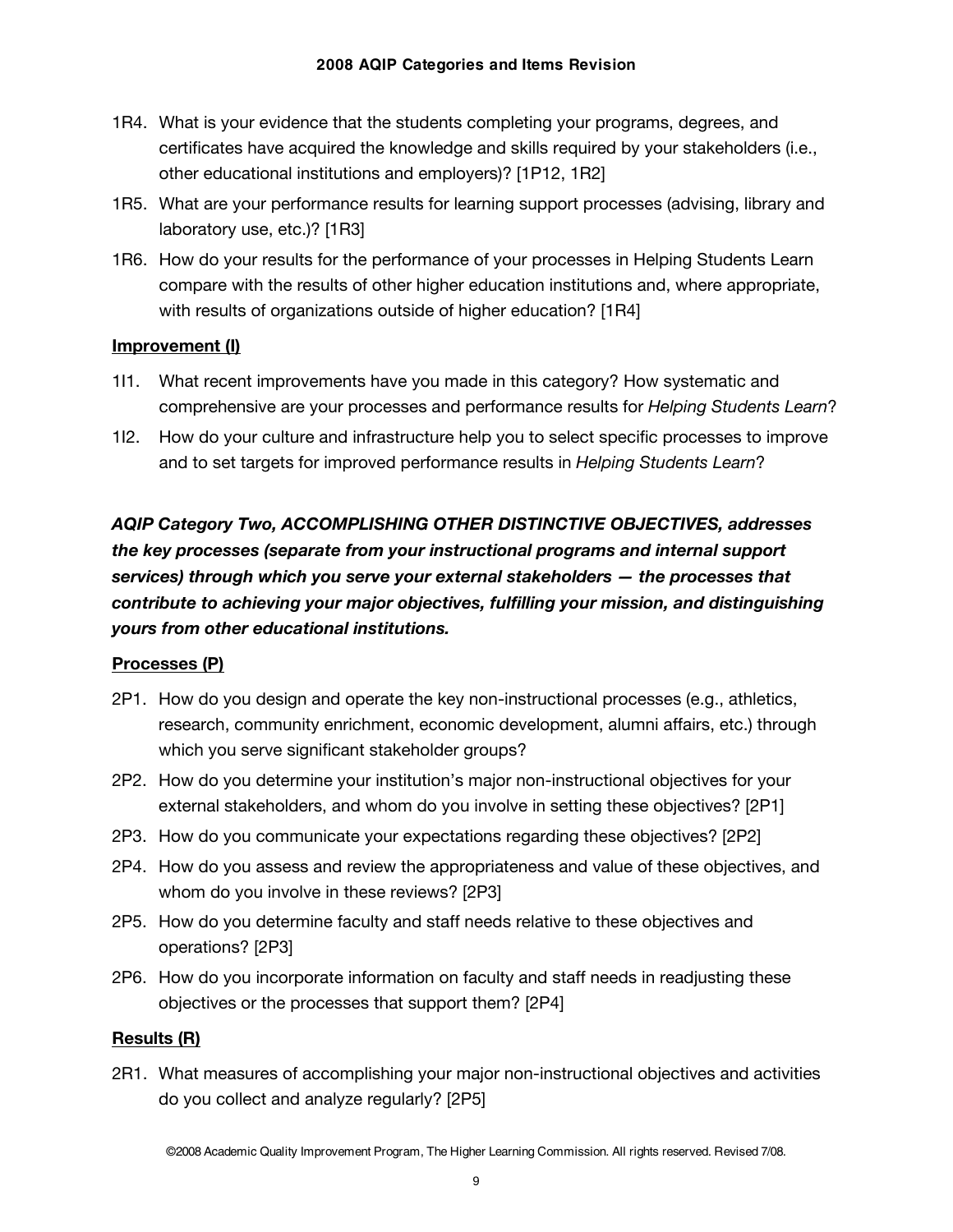- 2R2. What are your performance results in accomplishing your other distinctive objectives? [2R1]
- 2R3. How do your results for the performance of these processes compare with the performance results of other higher education institutions and, if appropriate, of organizations outside of higher education? [2R2]
- 2R4. How do your performance results of your processes for Accomplishing Other Distinctive Objectives strengthen your overall institution? How do they enhance your relationships with the communities and regions you serve? [2R3]

#### **Improvement (I)**

- 2I1. What recent improvements have you made in this category? How systematic and comprehensive are your processes and performance results for *Accomplishing Other Distinctive Objectives*?
- 2I2. How do your culture and infrastructure help you to select specific processes to improve and to set targets for improved performance results in *Accomplishing Other Distinctive Objectives*?

# *AQIP Category Three, UNDERSTANDING STUDENTS' AND OTHER STAKEHOLDERS' NEEDS, examines how your institution works actively to understand student and other stakeholder needs.*

#### **Processes (P)**

- 3P1. How do you identify the changing needs of your student groups? How do you analyze and select a course of action regarding these needs? [3P1]
- 3P2. How do you build and maintain a relationship with your students? [3P2]
- 3P3. How do you analyze the changing needs of your key stakeholder groups and select courses of action regarding these needs? [3P3]
- 3P4. How do you build and maintain relationships with your key stakeholders? [3P4]
- 3P5. How do you determine if you should target new student and stakeholder groups with your educational offerings and services? [3P5]
- 3P6. How do you collect complaint information from students and other stakeholders? How do you analyze this feedback and select courses of action? How do you communicate these actions to your students and stakeholders? [3P6]

#### **Results (R)**

3R1. How do you determine the satisfaction of your students and other stakeholders? What measures of student and other stakeholder satisfaction do you collect and analyze regularly? [3P7]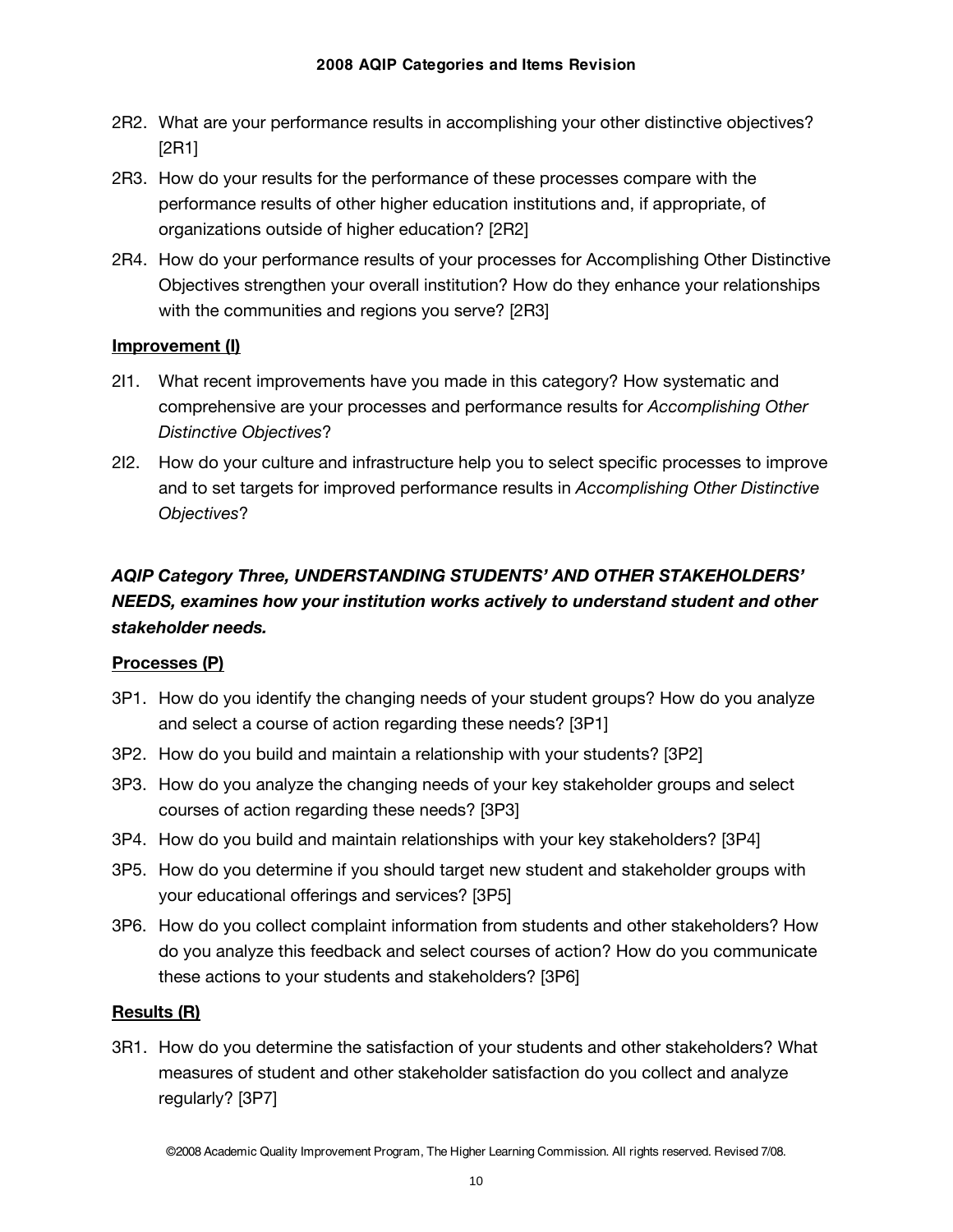- 3R2. What are your performance results for student satisfaction? [3R1]
- 3R3. What are your performance results for building relationships with your students? [3R2]
- 3R4. What are your performance results for stakeholder satisfaction? [3R3]
- 3R5. What are your performance results for building relationships with your key stakeholders? [3R4]
- 3R6. How do your results for the performance of your processes for Understanding Students' and Other Stakeholders' Needs compare with the performance results of other higher education institutions and, if appropriate, of organizations outside of higher education? [3R5]

#### **Improvement (I)**

- 3I1. What recent improvements have you made in this category? How systematic and comprehensive are your processes and performance results for *Understanding Students' and Other Stakeholders' Needs*?
- 3I2. How do your culture and infrastructure help you to select specific processes to improve and to set targets for improved performance results in *Understanding Students' and Other Stakeholders' Needs*?

# *AQIP Category Four, VALUING PEOPLE, explores your institution's commitment to the development of your faculty, staff, and administrators.*

#### **Processes (P)**

- 4P1. How do you identify the specific credentials, skills, and values required for faculty, staff, and administrators? [4P1]
- 4P2. How do your hiring processes make certain that the people you employ possess the credentials, skills, and values you require? [4P1]
- 4P3. How do you recruit, hire, and retain employees? [4P2]
- 4P4. How do you orient all employees to your institution's history, mission, and values? [4P2]
- 4P5. How do you plan for changes in personnel? [4P2]
- 4P6. How do you design your work processes and activities so they contribute both to organizational productivity and employee satisfaction?
- 4P7. How do you ensure the ethical practices of all of your employees? [4P3]
- 4P8. How do you determine training needs? How do you align employee training with shortand long-range organizational plans, and how does it strengthen your instructional and non-instructional programs and services? [4P5]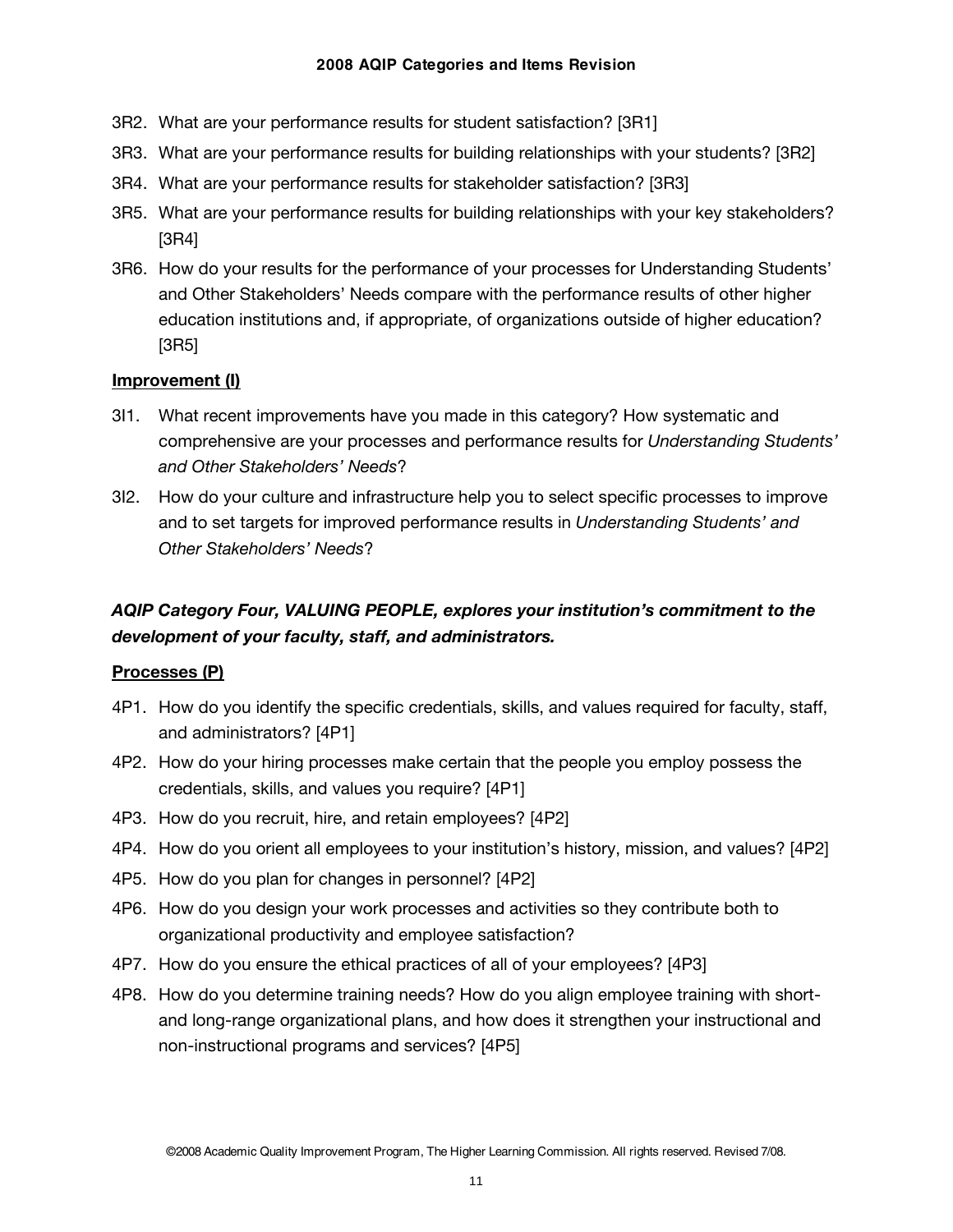- 4P9. How do you train and develop all faculty, staff, and administrators to contribute fully and effectively throughout their careers with your institution? How do you reinforce this training? [4P4]
- 4P10.How do you design and use your personnel evaluation system? How do you align this system with your objectives for both instructional and non-instructional programs and services? [4P6]
- 4P11.How do you design your employee recognition, reward, compensation, and benefit systems to align with your objectives for both instructional and non-instructional programs and services? [4P7]
- 4P12.How do you determine key issues related to the motivation of your faculty, staff, and administrators? How do you analyze these issues and select courses of action? [4P8]
- 4P13.How do you provide for and evaluate employee satisfaction, health and safety, and wellbeing? [4P9]

#### **Results (R)**

- 4R1. What measures of valuing people do you collect and analyze regularly? [4P1]
- 4R2. What are your performance results in valuing people? [4R1]
- 4R3. What evidence indicates the productivity and effectiveness of your faculty, staff, and administrators in helping your achieve your goals? [4R3]
- 4R4. How do your results for the performance of your processes for Valuing People compare with the performance results of other higher education institutions and, if appropriate, of organizations outside of higher education? [4R4]

#### **Improvement (I)**

- 4I1. What recent improvements have you made in this category? How systematic and comprehensive are your processes and performance results for *Valuing People*?
- 4I2. How do your culture and infrastructure help you to select specific processes to improve and to set targets for improved performance results in *Valuing People*?

*AQIP Category Five, LEADING AND COMMUNICATING addresses how your leadership and communication processes, structures, and networks guide your institution in setting directions, making decisions, seeking future opportunities, and communicating decisions and actions to your internal and external stakeholders.* 

#### **Processes (P)**

5P1. How are your institution's mission and values defined and reviewed? When and by whom?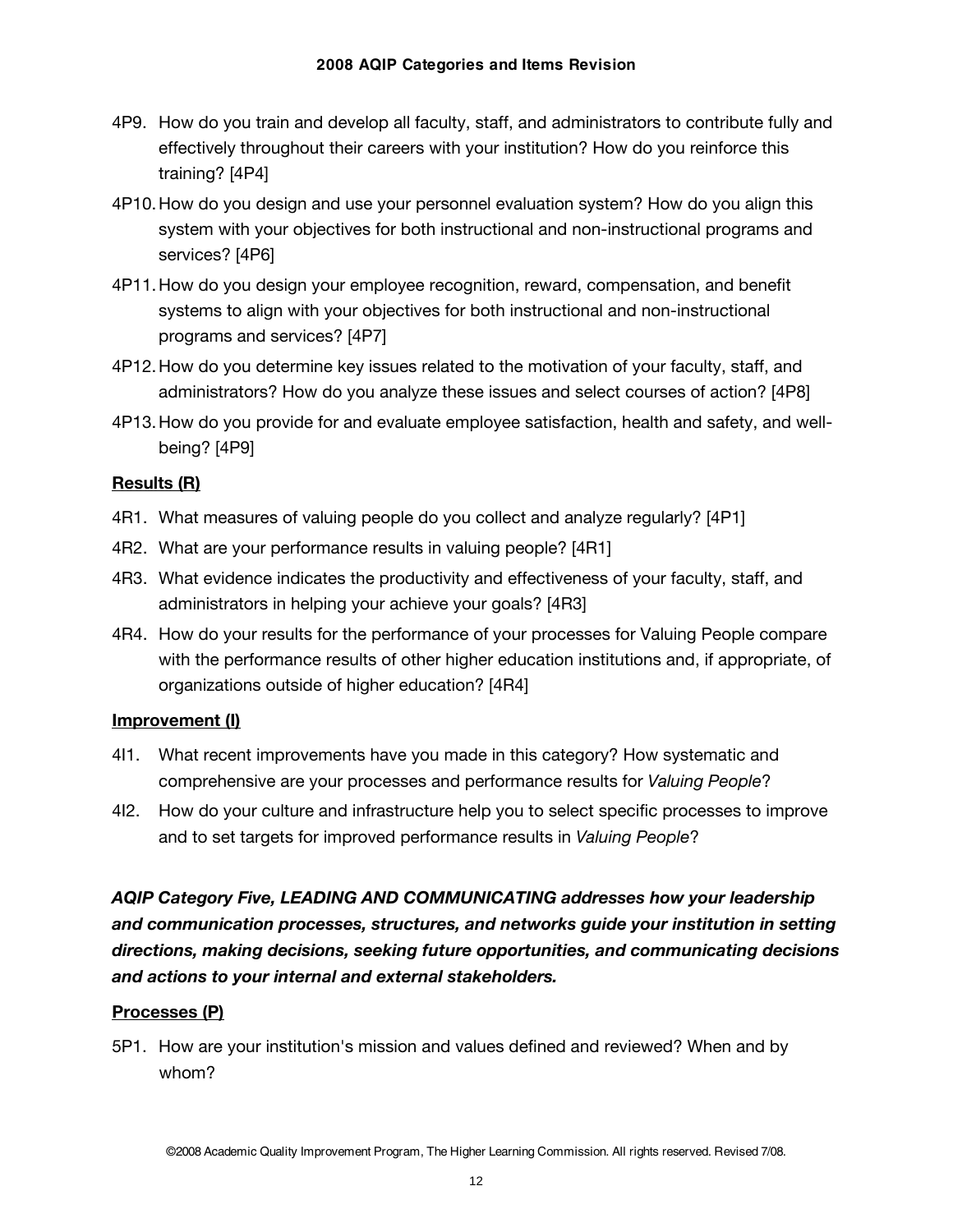- 5P2. How do your leaders set directions in alignment with your mission, vision, values, and commitment to high performance? [5P1]
- 5P3. How do these directions take into account the needs and expectations of current and potential students and key stakeholder groups? [5P1]
- 5P4. How do your leaders guide your institution in seeking future opportunities while enhancing a strong focus on students and learning? [5P2]
- 5P5. How do you make decisions in your institution? How do you use teams, task forces, groups, or committees to recommend or make decisions, and to carry them out? [5P3]
- 5P6. How do you use data, information, and your own performance results in your decisionmaking processes? [5P4]
- 5P7. How does communication occur between and among the levels and units of your institution? [5P5]
- 5P8. How do your leaders communicate a shared mission, vision, and values that deepen and reinforce the characteristics of high performance organizations? [5P6]
- 5P9. How are leadership abilities encouraged, developed and strengthened among your faculty, staff, and administrators? How do you communicate and share leadership knowledge, skills, and best practices throughout your institution? [5P7]
- 5P10.How do your leaders and board members ensure that your institution maintains and preserves its mission, vision, values, and commitment to high performance during leadership succession? How do you develop and implement your leadership succession plans? [5P8]

#### **Results (R)**

- 5R1. What performance measures of Leading and Communicating do you collect and analyze regularly? [5P9]
- 5R2. What are your results for leading and communicating processes and systems? [5R1]
- 5R3. How do your results for the performance of your processes for Leading and Communicating compare with the performance results of other higher education institutions and, if appropriate, of organizations outside of higher education? [5R2]

- 5I1. What recent improvements have you made in this category? How systematic and comprehensive are your processes and performance results for *Leading and Communicating*?
- 5I2. How do your culture and infrastructure help you to select specific processes to improve and to set targets for improved performance results in *Leading and Communicating*?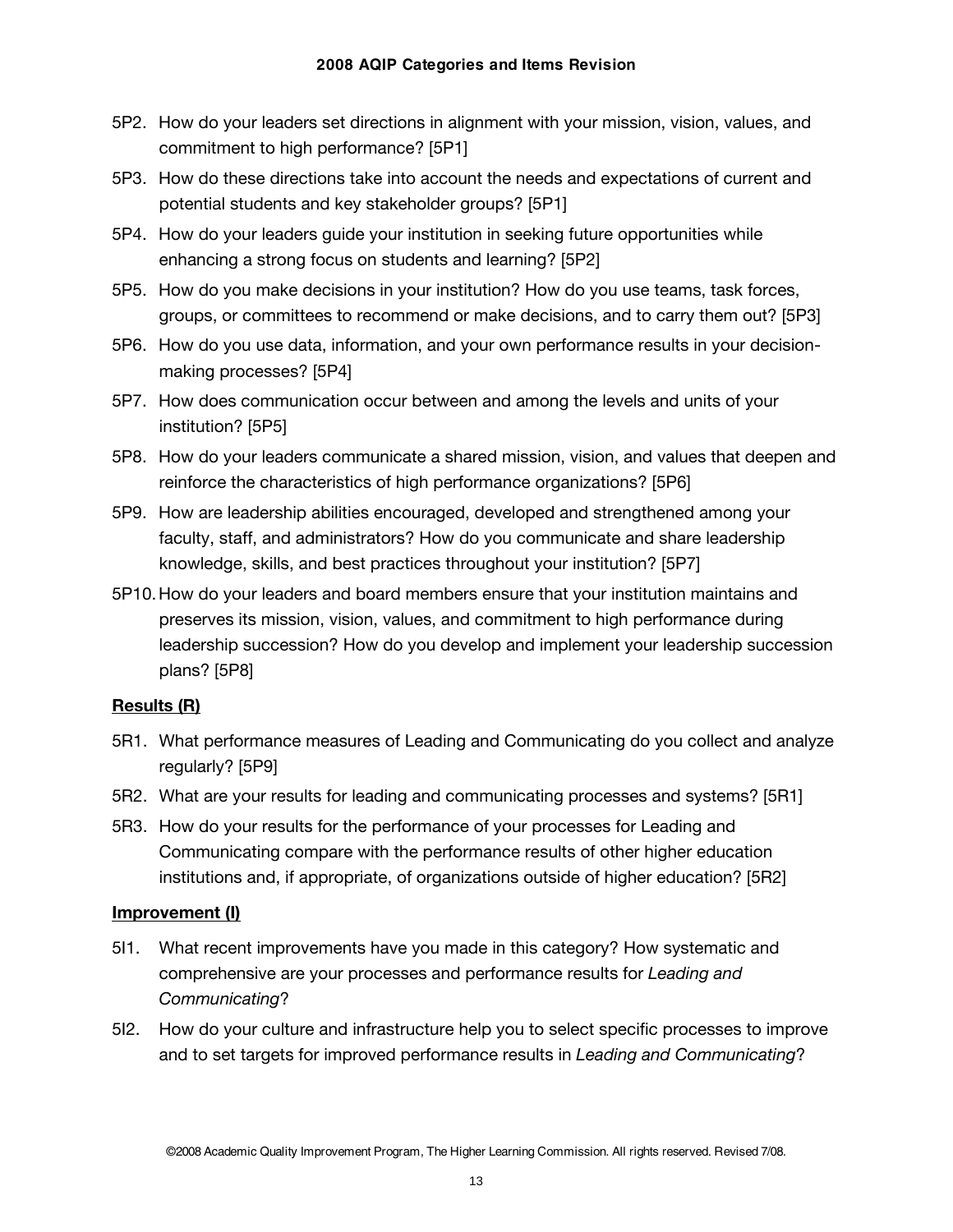# *AQIP Category Six, SUPPORTING INSTITUTIONAL OPERATIONS, addresses the institutional support processes that help to provide an environment in which learning can thrive.*

#### **Processes (P)**

- 6P1. How do you identify the support service needs of your students and other key stakeholder groups (e.g., oversight board, alumni, etc.)? [6P1,2]
- 6P2. How do you identify the administrative support service needs of your faculty, staff, and administrators? [6P1,2]
- 6P3. How do you design, maintain, and communicate the key support processes that contribute to everyone's physical safety and security?
- 6P4. How do you manage your key student, administrative and institutional support service processes on a day-to-day basis to ensure that they are addressing the needs you intended them to meet? [6P3]
- 6P5. How do you document your support processes to encourage knowledge sharing, innovation, and empowerment? [6P3]

#### **Results (R)**

- 6R1. What measures of student, administrative, and institutional support service processes do you collect and analyze regularly? [6P5]
- 6R2. What are your performance results for student support service processes? [6R1]
- 6R3. What are your performance results for administrative support service processes? [6R2]
- 6R4. How do your key student, administrative, and institutional support areas use information and results to improve their services? [6P4]
- 6R5. How do your results for the performance of your processes for Supporting Institutional Operations compare with the performance results of other higher education institutions and, if appropriate, of organizations outside of higher education? [6R3]

- 6I1. What recent improvements have you made in this category? How systematic and comprehensive are your processes and performance results for *Supporting Institutional Operations*?
- 6I2. How do your culture and infrastructure help you to select specific processes to improve and to set targets for improved performance results in *Supporting Institutional Operations*?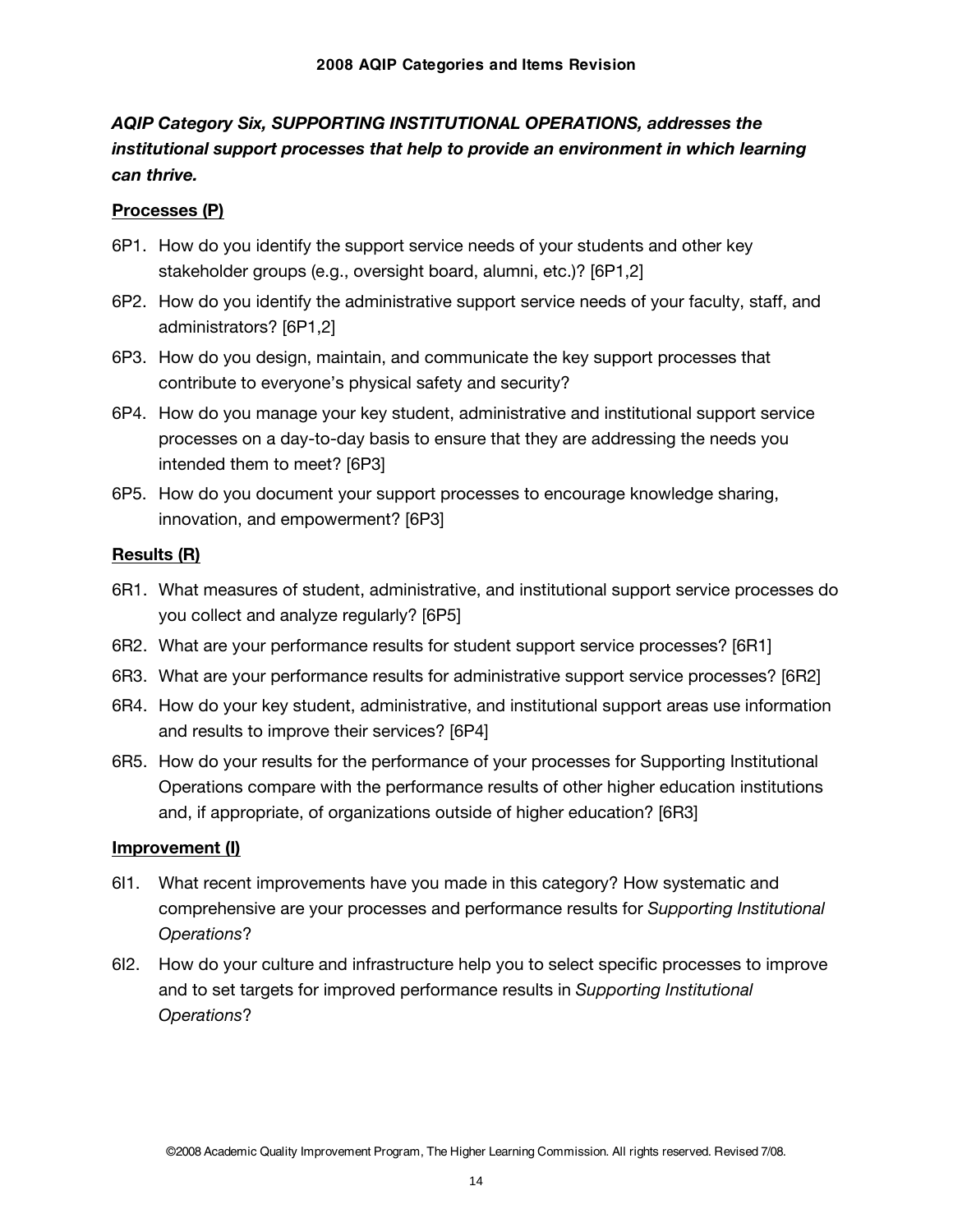# *AQIP Category Seven, MEASURING EFFECTIVENESS, examines how your institution collects, analyzes, distributes, and uses data, information, and knowledge to manage itself and to drive performance improvement.*

#### **Processes (P)**

- 7P1. How do you select, manage, and distribute data and performance information to support your instructional and non-instructional programs and services? [7P1]
- 7P2. How do you select, manage, and distribute data and performance information to support your planning and improvement efforts? [7P1]
- 7P3. How do you determine the needs of your departments and units related to the collection, storage, and accessibility of data and performance information? [7P2]
- 7P4. How, at the institutional level, do you analyze data and information regarding overall performance? How are these analyses shared throughout the institution? [7P4]
- 7P5. How do you determine the needs and priorities for comparative data and information? What are your criteria and methods for selecting sources of comparative data and information within and outside the higher education community? [7P3]
- 7P6. How do you ensure department and unit analysis of data and information aligns with your institutional goals for instructional and non-instructional programs and services? How is this analysis shared? [7P5]
- 7P7. How do you ensure the timeliness, accuracy, reliability, and security of your information system(s) and related processes? [7P6]

#### **Results (R)**

- 7R1. What measures of the performance and effectiveness of your system for information and knowledge management do you collect and analyze regularly? [7P7]
- 7R2. What is the evidence that your system for Measuring Effectiveness meets your institution's needs in accomplishing its mission and goals? [7R1]
- 7R3. How do your results for the performance of your processes for Measuring Effectiveness compare with the results of other higher education institutions and, if appropriate, of organizations outside of higher education? [7R2]

- 7I1. What recent improvements have you made in this category? How systematic and comprehensive are your processes and performance results for *Measuring Effectiveness*?
- 7I2. How do your culture and infrastructure help you to select specific processes to improve and to set targets for improved performance results in *Measuring Effectiveness*?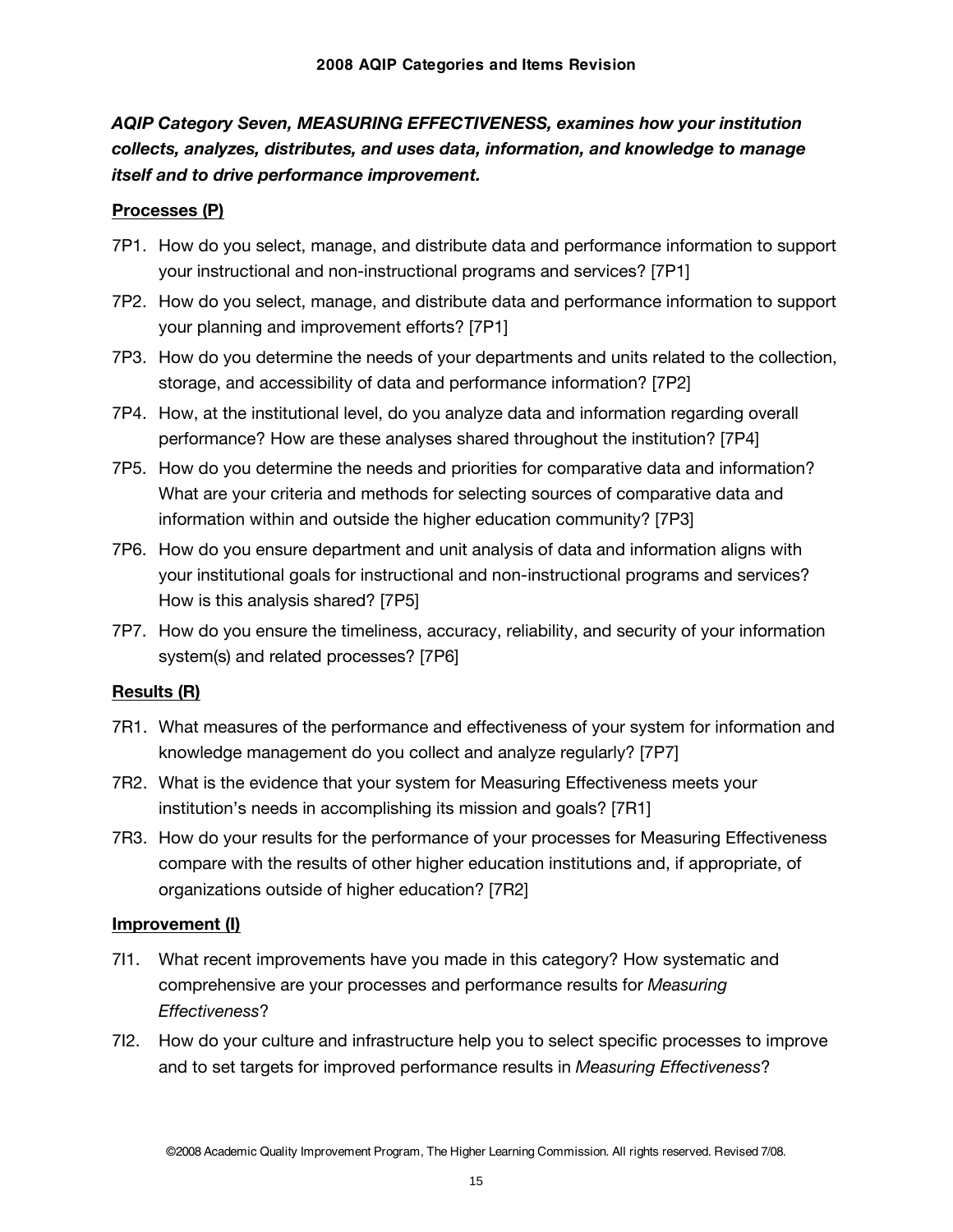# *AQIP Category Eight, PLANNING CONTINUOUS IMPROVEMENT, examines your institution's planning processes and how your strategies and action plans help you achieve your mission and vision.*

#### **Processes (P)**

- 8P1. What are your key planning processes? [8P1]
- 8P2. How do you select short- and long-term strategies? [8P2]
- 8P3. How do you develop key action plans to support your organizational strategies? [8P3]
- 8P4. How do you coordinate and align your planning processes, organizational strategies, and action plans across your institution's various levels? [8P4]
- 8P5. How you define objectives, select measures, and set performance targets for your organizational strategies and action plans? [8P5]
- 8P6. How do you link strategy selection and action plans, taking into account levels of current resources and future needs? [8P6]
- 8P7. How do you assess and address risk in your planning processes?
- 8P8. How do you ensure that you will develop and nurture faculty, staff, and administrator capabilities to address changing requirements demanded by your organizational strategies and action plans? [8P7]

#### **Results (R)**

- 8R1. What measures of the effectiveness of your planning processes and systems do you collect and analyze regularly? [8P8]
- 8R2. What are your performance results for accomplishing your organizational strategies and action plans? [8R1]
- 8R3. What are your projections or targets for performance of your strategies and action plans over the next 1-3 years? [8R2]
- 8R4. How do your results for the performance of your processes for Planning Continuous Improvement compare with the performance results of other higher education institutions and, if appropriate, of organizations outside of higher education? [8R3]
- 8R5. What is the evidence that your system for Planning Continuous Improvement is effective? How do you measure and evaluate your planning processes and activities? [8R4]

#### **Improvement (I)**

8I1. What recent improvements have you made in this category? How systematic and comprehensive are your processes and performance results for *Planning Continuous Improvement*?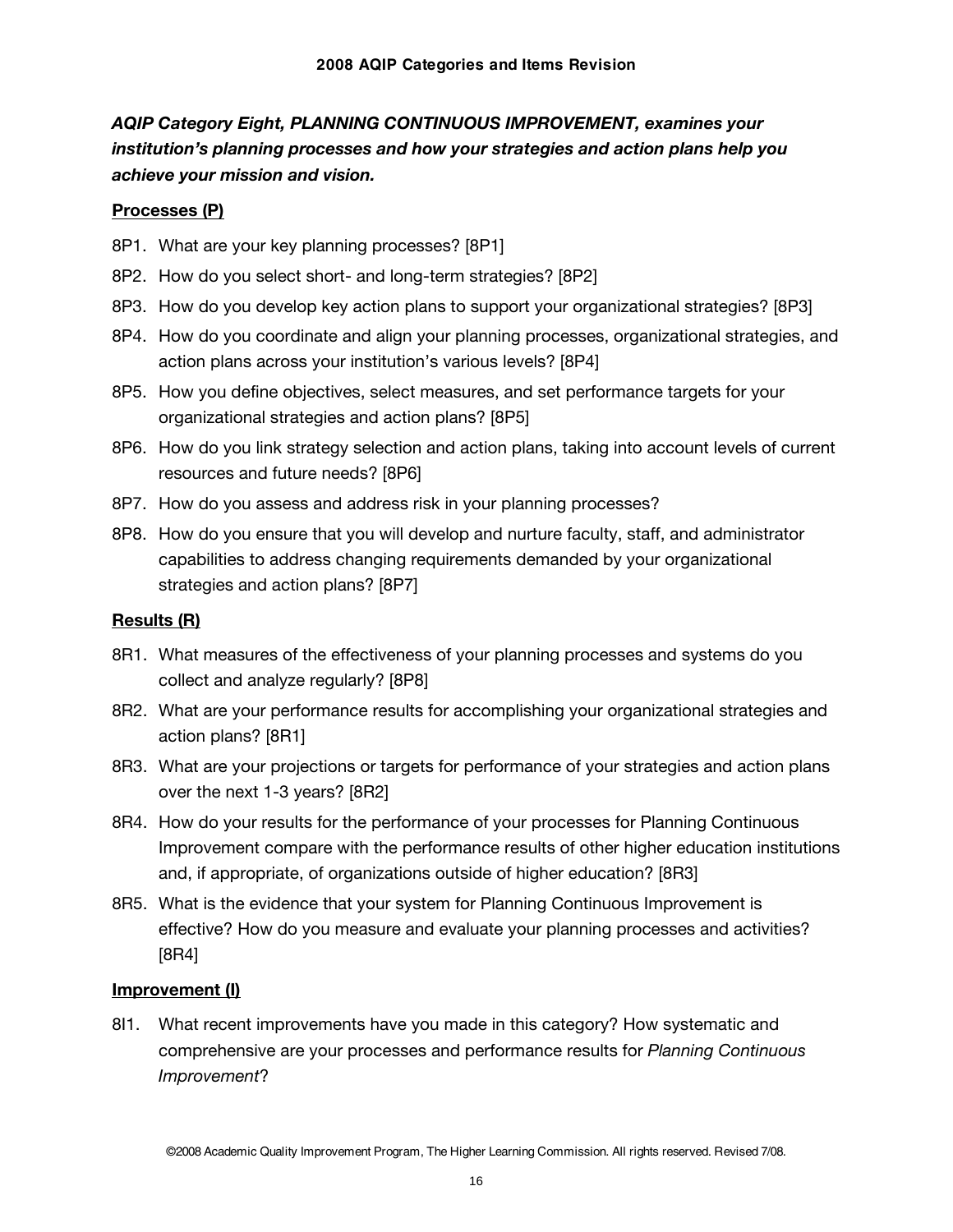8I2. How do your culture and infrastructure help you to select specific processes to improve and to set targets for improved performance results in *Planning Continuous Improvement*?

# *AQIP Category Nine, BUILDING COLLABORATIVE RELATIONSHIPS, examines your institution's relationships – current and potential – to analyze how they contribute to the institution's accomplishing its mission.*

#### **Processes (P)**

- 9P1. How do you create, prioritize, and build relationships with the educational institutions and other organizations from which you receive your students? [9P1]
- 9P2. How do you create, prioritize, and build relationships with the educational institutions and employers that depend on the supply of your students and graduates that meet those organizations' requirements? [9P1]
- 9P3. How do you create, prioritize, and build relationships with the organizations that provide services to your students? [9P1]
- 9P4. How do you create, prioritize, and build relationships with the organizations that supply materials and services to your institution?
- 9P5. How do you create, prioritize, and build relationships with the education associations, external agencies, consortia partners, and the general community with whom you interact? [9P1]
- 9P6. How do you ensure that your partnership relationships are meeting the varying needs of those involved? [9P2]
- 9P7. How do you create and build relationships between and among departments and units within your institution? How do you assure integration and communication across these relationships? [9P3]

#### **Results (R)**

- 9R1. What measures of building collaborative relationships, external and internal, do you collect and analyze regularly? [9P4]
- 9R2. What are your performance results in building your key collaborative relationships, external and internal? [9R1]
- 9R3. How do your results for the performance of your processes for Building Collaborative Relationships compare with the performance results of other higher education institutions and, if appropriate, of organizations outside of higher education? [9R2]